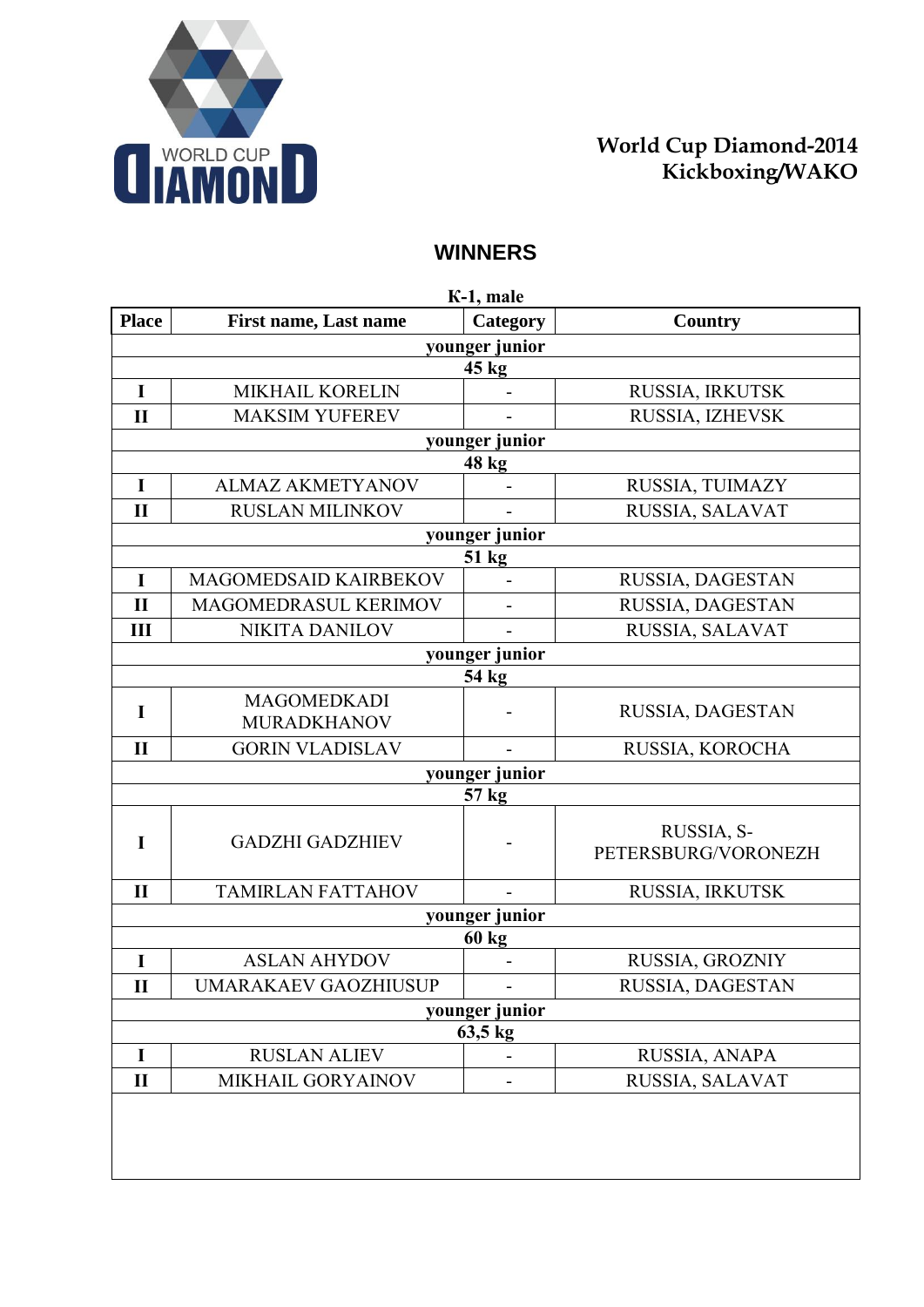| younger junior |                                          |                              |                                   |  |
|----------------|------------------------------------------|------------------------------|-----------------------------------|--|
| $67$ kg        |                                          |                              |                                   |  |
| $\mathbf I$    | <b>ARTUR KOSMAGAMBETOV</b>               |                              | <b>KAZAKHSTAN</b>                 |  |
| $\mathbf{I}$   | <b>MAGOMEDEMIN</b><br><b>BIYARSLANOV</b> |                              | RUSSIA, DAGESTAN                  |  |
| III            | <b>KIRILL MELNIKOV</b>                   |                              | RUSSIA, SALAVAT                   |  |
| III            | <b>TARHO AZAEV</b>                       |                              | RUSSIA, GROZNIY                   |  |
|                |                                          | younger junior               |                                   |  |
|                |                                          | 71 kg                        |                                   |  |
| $\mathbf I$    | <b>TIMUR AZIZOV</b>                      |                              | RUSSIA, KRASNODAR                 |  |
| $\mathbf{I}$   | <b>MAKSIM YATSENKO</b>                   |                              | RUSSIA, SALAVAT                   |  |
|                |                                          | younger junior               |                                   |  |
|                |                                          | 81 kg                        |                                   |  |
| $\mathbf I$    | <b>ROMAN MIHEEV</b>                      |                              | RUSSIA, MOSCOW                    |  |
| $\mathbf{I}$   | <b>ALEKSEQ LOJKIN</b>                    |                              | RUSSIA, SALAVAT                   |  |
|                |                                          | older junior                 |                                   |  |
| $\mathbf I$    | NUCALHAN NUCALHANOV                      | 57 kg                        | RUSSIA, DAGESTAN                  |  |
|                |                                          |                              |                                   |  |
| $\mathbf{I}$   | <b>ABDULLA ALIMUSAEV</b>                 |                              | RUSSIA, DAGESTAN                  |  |
| III            | <b>ARTEM FALKO</b>                       |                              | RUSSIA, NEVINNOMYSK               |  |
| Ш              | <b>RAIL VAKHITOV</b>                     |                              | RUSSIA, TUIMAZY                   |  |
|                |                                          | older junior<br><b>60 kg</b> |                                   |  |
| $\mathbf I$    | <b>DENIS SIDOROV</b>                     |                              | RUSSIA, SALAVAT                   |  |
| $\mathbf{I}$   | SEKERBAI ZHUMAGALI                       | $\overline{a}$               | <b>KAZAKHSTAN</b>                 |  |
| Ш              | <b>SHAMSHOD BAXSHULLOYEV</b>             | $\qquad \qquad \blacksquare$ | <b>UZBEKISTAN</b>                 |  |
|                |                                          |                              |                                   |  |
|                |                                          | older junior                 |                                   |  |
|                |                                          | $63,5$ kg                    |                                   |  |
| $\mathbf I$    | <b>SKERHAN MAMAEV</b>                    | ۰                            | RUSSIA, DAGESTAN                  |  |
| $\mathbf{I}$   | <b>HIZRIEV MURAD</b>                     |                              | RUSSIA, DAGESTAN                  |  |
| $\mathbf{III}$ | ALEKSANDER TKACHENKO                     |                              | RUSSIA, SALAVAT                   |  |
| $\mathbf{III}$ | KIRILL KOCHETOV                          |                              | RUSSIA, SALAVAT                   |  |
| older junior   |                                          |                              |                                   |  |
| $67$ kg        |                                          |                              |                                   |  |
| $\mathbf I$    | ZULUMHAN ALYPKACHEV                      |                              | RUSSIA, HASAVURT                  |  |
| $\mathbf{I}$   | <b>RAMAZAN YERALY</b>                    | -                            | <b>KAZAKHSTAN</b>                 |  |
| Ш              | YAHYAEV MUHTAR                           |                              | RUSSIA, DAGESTAN                  |  |
| older junior   |                                          |                              |                                   |  |
| 71 kg          |                                          |                              |                                   |  |
| $\mathbf I$    | <b>ALEXANDR GOODKOV</b>                  | L,                           | RUSSIA, MOSCOW                    |  |
| $\mathbf{I}$   | <b>IVAN GOLUBEV</b>                      |                              | RUSSIA, S-<br>PETERSBURG/VORONEZH |  |
| $\mathbf{III}$ | <b>VLADISLAV KOROVNIKOV</b>              | $\overline{a}$               | RUSSIA, SARATOV                   |  |
| Ш              | MURAD MALLABABOMEDOV                     |                              | RUSSIA, DAGESTAN                  |  |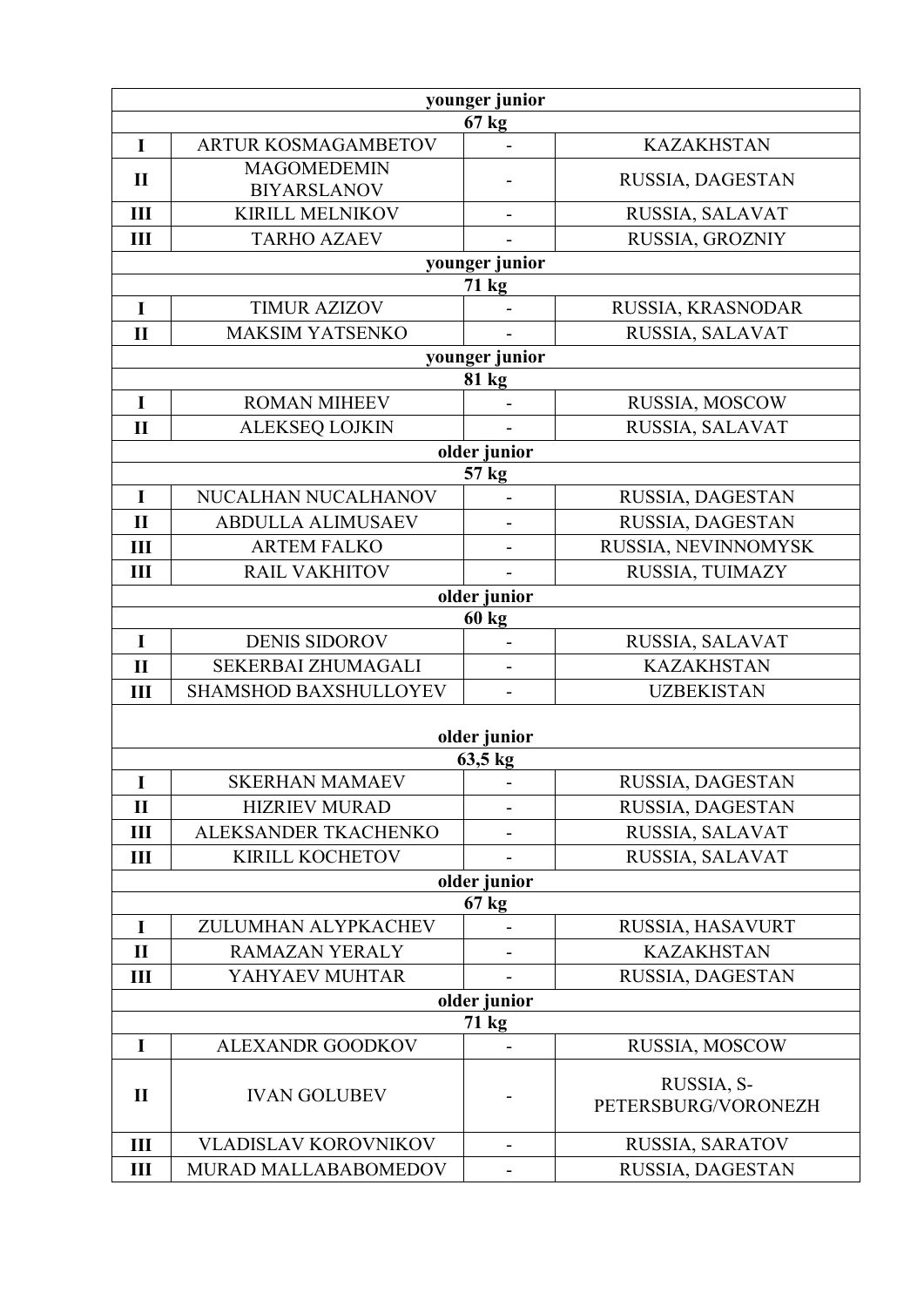| older junior      |                            |              |                                     |  |
|-------------------|----------------------------|--------------|-------------------------------------|--|
| 75 kg             |                            |              |                                     |  |
| $\mathbf I$       | GADZHIMURAD AMIRZHANOV     |              | RUSSIA, DAGESTAN                    |  |
| $\mathbf{I}$      | <b>MANSUR VADUEV</b>       |              | RUSSIA, GROZNIY                     |  |
| III               | <b>TIMUR YUNUSOV</b>       |              | RUSSIA, SALAVAT                     |  |
|                   |                            | older junior |                                     |  |
| $\mathbf I$       | <b>ARSLAN YALLIEV</b>      | 86 kg        |                                     |  |
| $\mathbf{I}$      | <b>RASHID MAGOMEDOV</b>    |              | RUSSIA, HASAVURT                    |  |
| III               | <b>AZAMAT ILYSOV</b>       |              | RUSSIA, DAGESTAN<br>RUSSIA, SALAVAT |  |
|                   |                            | senior       |                                     |  |
|                   |                            | 51 kg        |                                     |  |
| $\mathbf I$       | <b>SERGEI BELIK</b>        |              | RUSSIA, VORONEZH                    |  |
| $\mathbf{I}$      | DANIYAR ORAL               |              | <b>KAZAKHSTAN</b>                   |  |
|                   | <b>SHAKHZODBEK</b>         |              |                                     |  |
| $\mathbf{III}$    | <b>KHALMUKHAMADOV</b>      |              | RUSSIA, STERLITAMAK                 |  |
| III               | <b>ALISHER ISPULOV</b>     |              | <b>KAZAKHSTAN</b>                   |  |
|                   |                            | senior       |                                     |  |
|                   |                            | 54 kg        |                                     |  |
| $\mathbf I$       | <b>ALEXEI KOSAREV</b>      |              | RUSSIA, VORONEZH                    |  |
| $\mathbf{I}$      | NURSULTAN SAPAROV          |              | <b>KAZAKHSTAN</b>                   |  |
| III               | HUDAYGULY KOMEKOV          |              | TURKMENISTAN                        |  |
|                   |                            | senior       |                                     |  |
|                   |                            | 57 kg        |                                     |  |
| I                 | <b>HAMID PASHAEV</b>       |              | RUSSIA, GROZNIY                     |  |
| $\mathbf{I}$      | <b>AKTORE MARATULY</b>     | senior       | <b>KAZAKHSTAN</b>                   |  |
|                   |                            | <b>60 kg</b> |                                     |  |
| I                 | <b>DAMIR KHISAMETDINOV</b> |              | RUSSIA, VOLGOGRAD                   |  |
| $\mathbf{I}$      | <b>KAPPAS ZHAMALOV</b>     |              | <b>KAZAKHSTAN</b>                   |  |
| Ш                 | <b>VILDAN GAZIZOV</b>      |              | RUSSIA, IZHEVSK                     |  |
| Ш                 | <b>SHAMIL KAMBULATOV</b>   |              | RUSSIA, SARATOV                     |  |
|                   |                            | senior       |                                     |  |
| $63,5 \text{ kg}$ |                            |              |                                     |  |
| $\mathbf I$       | <b>SHAMIL GADZIMUSAEV</b>  |              | RUSSIA, BELGOROD                    |  |
| $\mathbf{I}$      | <b>ALEXEY FEDOSEEV</b>     |              | <b>KYRGYZSTAN</b>                   |  |
| $\mathbf{III}$    | <b>BASHIR BASHIROV</b>     |              | RUSSIA, DAGESTAN                    |  |
| Ш                 | <b>ALIKHAN OZDOYEV</b>     |              | <b>KAZAKHSTAN</b>                   |  |
| senior            |                            |              |                                     |  |
| 67 kg             |                            |              |                                     |  |
| I                 | MUKHTAR ABDURASHIDOV       |              | RUSSIA, VORONEZH                    |  |
| $\mathbf{I}$      | <b>ALIMPASHA TANBIEV</b>   |              | RUSSIA, HASAVURT                    |  |
| Ш                 | <b>MIRLAN IBRAIMOV</b>     |              | <b>KYRGYZSTAN</b>                   |  |
| $\mathbf{III}$    | NIKITA VOROPAEV            |              | RUSSIA, BELGOROD                    |  |
|                   |                            |              |                                     |  |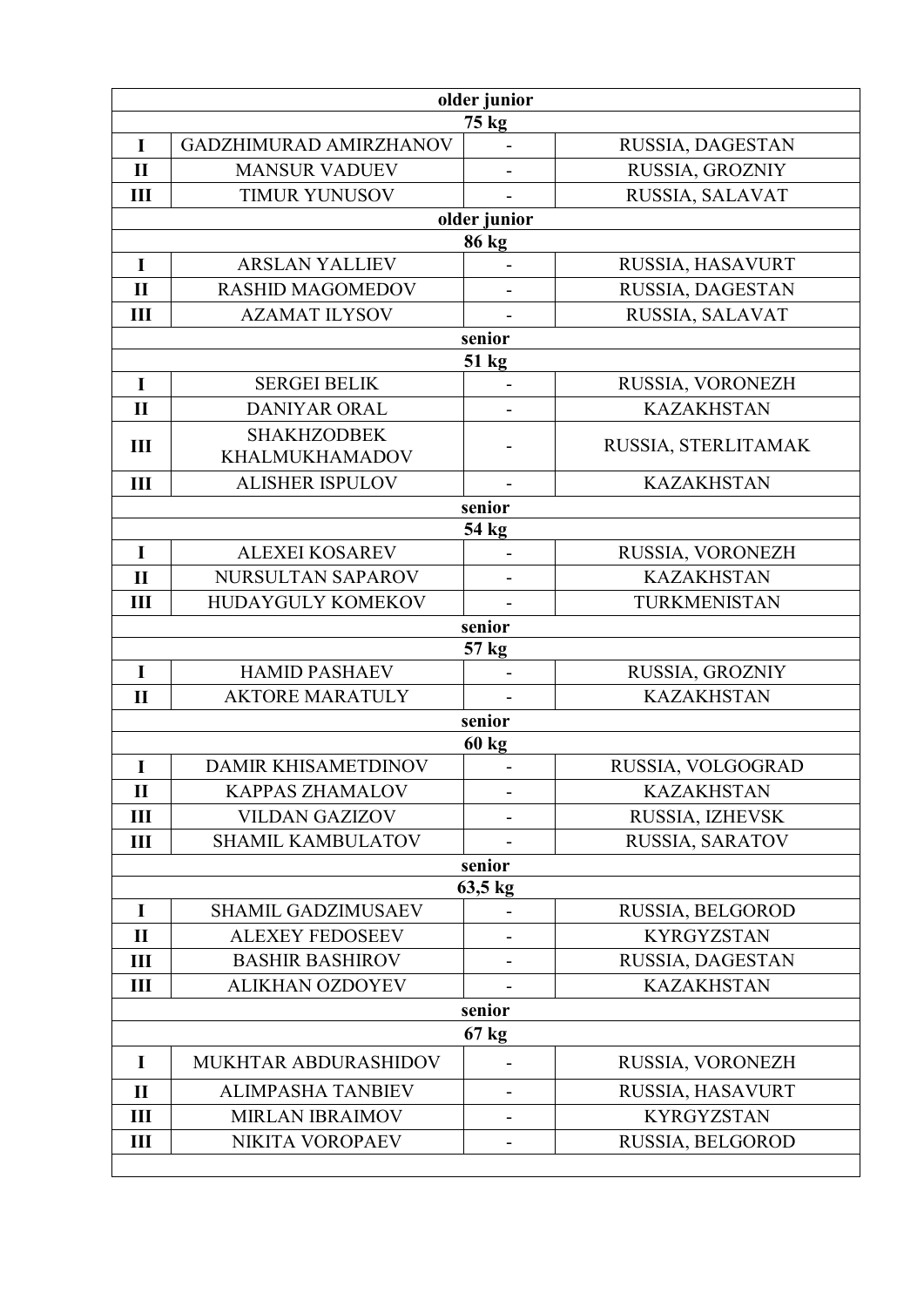| senior         |                           |                              |                                   |  |
|----------------|---------------------------|------------------------------|-----------------------------------|--|
| 71 kg          |                           |                              |                                   |  |
| $\mathbf I$    | PAVEL TITOV               |                              | RUSSIA, VORONEZH                  |  |
| $\mathbf{I}$   | <b>ZIMIN YAROSLAV</b>     |                              | RUSSIA, LENINGRADSKAYA<br>OBL.    |  |
| III            | SAIPULA ABDURAHMANOV      |                              | RUSSIA, DAGESTAN                  |  |
| Ш              | <b>BEKHAN EVSULTANOV</b>  |                              | RUSSIA, GROZNIY                   |  |
|                |                           | senior                       |                                   |  |
|                |                           | 75 kg                        |                                   |  |
| $\mathbf I$    | <b>RUSLAN BIKMENOV</b>    |                              | RUSSIA, S-<br>PETERSBURG/VORONEZH |  |
| $\mathbf{I}$   | <b>SULIMAN KASUMOV</b>    | $\overline{\phantom{0}}$     | RUSSIA, GROZNIY                   |  |
| III            | SAYFULLAH HAMBAHADOV      |                              | RUSSIA, GROZNIY                   |  |
| III            | <b>ANDREI SHILIMOV</b>    |                              | <b>KAZAKHSTAN</b>                 |  |
| senior         |                           |                              |                                   |  |
|                |                           | 81 kg                        |                                   |  |
| $\mathbf I$    | <b>RUSLAN TURLAPOV</b>    |                              | RUSSIA, VORONEZH                  |  |
| $\mathbf{I}$   | <b>ALIM OZHEV</b>         |                              | RUSSIA, NALCHIK                   |  |
| III            | <b>EVGENY TSELIKOV</b>    |                              | RUSSIA, LENINGRADSKAYA<br>OBL.    |  |
| III            | ALEXANDER DOROKHIN        |                              | RUSSIA, BELGOROD                  |  |
| senior         |                           |                              |                                   |  |
| 86 kg          |                           |                              |                                   |  |
| $\mathbf I$    | <b>ALEXEY DMITRIEV</b>    |                              | RUSSIA, LENINGRADSKAYA<br>OBL.    |  |
| $\mathbf{I}$   | <b>SALAVAT RAHIMZANOV</b> |                              | <b>KAZAKHSTAN</b>                 |  |
| Ш              | <b>DMITRIY VEPRINTSEV</b> |                              | RUSSIA, VOLGOGRAD                 |  |
| senior         |                           |                              |                                   |  |
| $+91$ kg       |                           |                              |                                   |  |
| $\mathbf I$    | RASUL KADIMAGOMEDOV       |                              | RUSSIA, DAGESTAN                  |  |
| $\mathbf{I}$   | <b>ALEKSEI PAPIN</b>      |                              | RUSSIA, REUTOV                    |  |
| $\mathbf{III}$ | <b>DMITRIY VISHKER</b>    | $\qquad \qquad \blacksquare$ | RUSSIA, KALUGA                    |  |
| $\mathbf{III}$ | <b>DANIL YAKUBOV</b>      | $\qquad \qquad \blacksquare$ | RUSSIA, KRAPOTKIN                 |  |